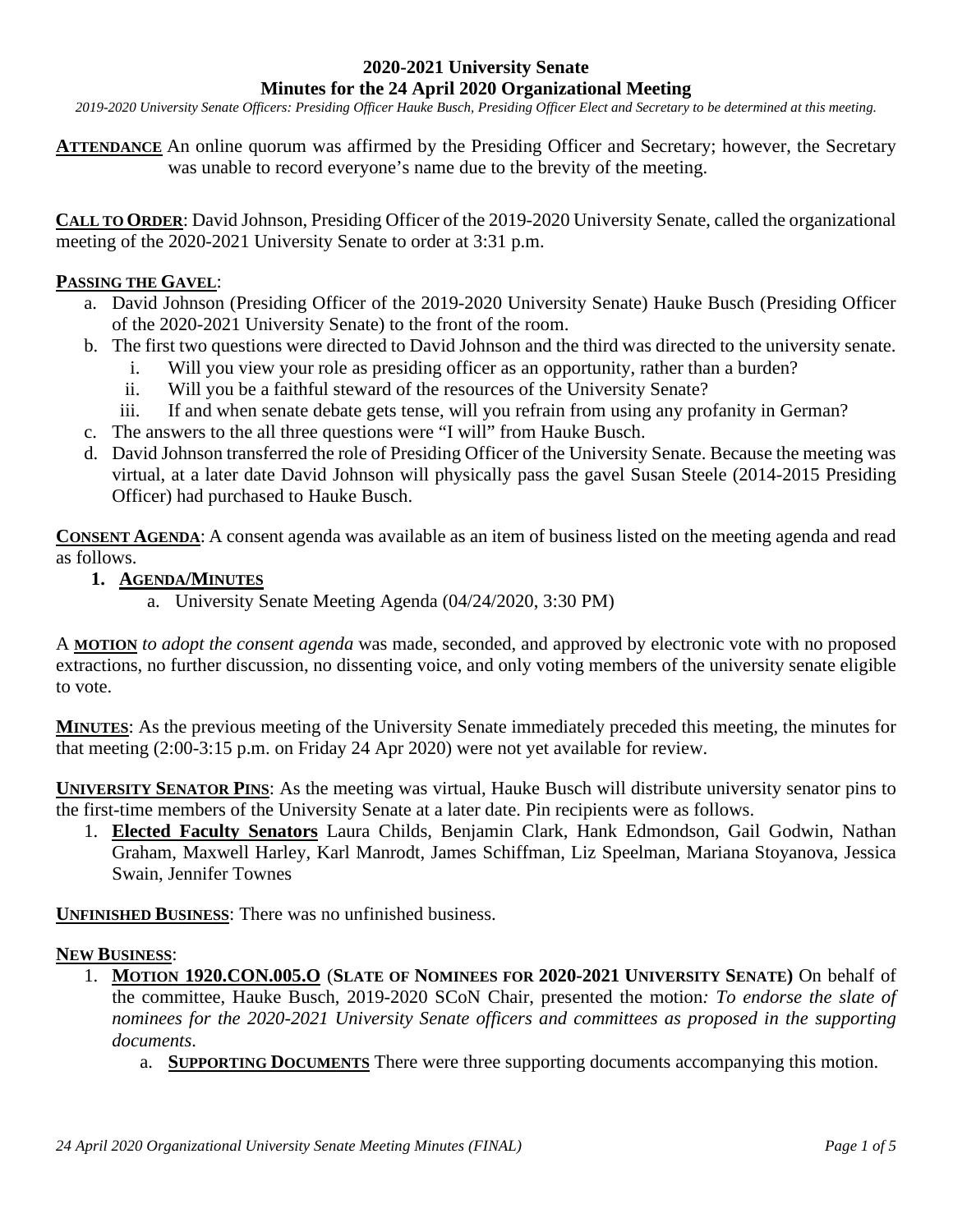- a.*Slate of Nominees 2020-2021.pdf*. This pdf document contained the slate of nominees proposed by the 2019-2020 Subcommittee on Nominations to serve on the committees and as officers of the 2020-2021 University Senate.
- b.*Senate Representatives of University Wide Committees 2020-21.pdf* This pdf document contained the slate of nominees proposed by the 2019-2020 Subcommittee on Nominations to serve as university senate representatives for the 2020-2021 University Senate.
- c.*SCoN Bylaws Compliance (2020-04-24).docx* This MSWord document provided verification of the slate's compliance with university senate bylaws. This report is required as articulated in the university senate bylaws. The pertinent bylaw is quoted here.

*V.Section1.D.2.e. Compliance Report. The Subcommittee shall prepare a report that demonstrates that the composition of all committees complies with the requirements of these bylaws. Such a report shall be submitted to the Executive Committee when the initial committee recommendations are made and any time that changes are proposed to committee membership.*

#### b. **DISCUSSION**

i. **Officers**

 Hauke Busch noted the 2019-2020 Subcommittee on Nominations had nominated Catherine Fowler to serve as the Presiding Officer Elect of the 2020-2021 University Senate. Hauke Busch invited other nominations for this officer position from the virtual floor. No nominations were received from the floor. This nomination invitation is required as articulated in the university senate bylaws. The pertinent bylaw is quoted here.

*II.Section4.A. Presiding Officer and Presiding Officer Elect. The University Senate shall have a Presiding Officer, who presides at all meetings of the University Senate, and a Presiding Officer Elect, who shall assume the position of Presiding Officer the following year. Only elected faculty senators are eligible*  to serve as Presiding Officer or Presiding Officer Elect. The election of the *Presiding Officer Elect shall proceed as follows. At the spring organizational meeting of the University Senate, the outgoing Subcommittee on Nominations shall nominate one elected faculty senator from the incoming University Senate. The Presiding Officer at the spring organizational meeting shall then call for other nominations from the floor. Should this result in more than one nominee for Presiding Officer Elect, all members of the incoming University Senate shall vote by secret ballot. The nominee receiving the most votes shall be the Presiding Officer Elect. The terms of service for the Presiding Officer and Presiding Officer Elect shall begin with the adjournment of this spring organizational meeting, and shall end when her/his successor assumes office.*

 Hauke Busch noted the 2019-2020 Subcommittee on Nominations had nominated Alex Blazer to serve as the Secretary of the 2020-2021 university senate. Hauke Busch invited other nominations for this officer position from the floor. No nominations were received from the floor. This nomination invitation is required as articulated in the university senate bylaws. The pertinent bylaw is quoted here.

*II.Section4.B. Secretary. The University Senate shall elect a Secretary at its spring organizational meeting who shall be responsible for keeping minutes at all meetings of the University Senate. Only elected faculty senators are eligible to serve as Secretary. The election of the Secretary of the University Senate shall proceed as follows. At the spring organizational meeting of the University Senate, the outgoing Subcommittee on Nominations shall nominate one elected faculty senator from the incoming University Senate. The Presiding Officer at the spring organizational meeting shall then call for other nominations from the floor. Should this result in more than one nominee for Secretary, all members of the incoming University Senate shall vote by secret ballot. The nominee receiving the*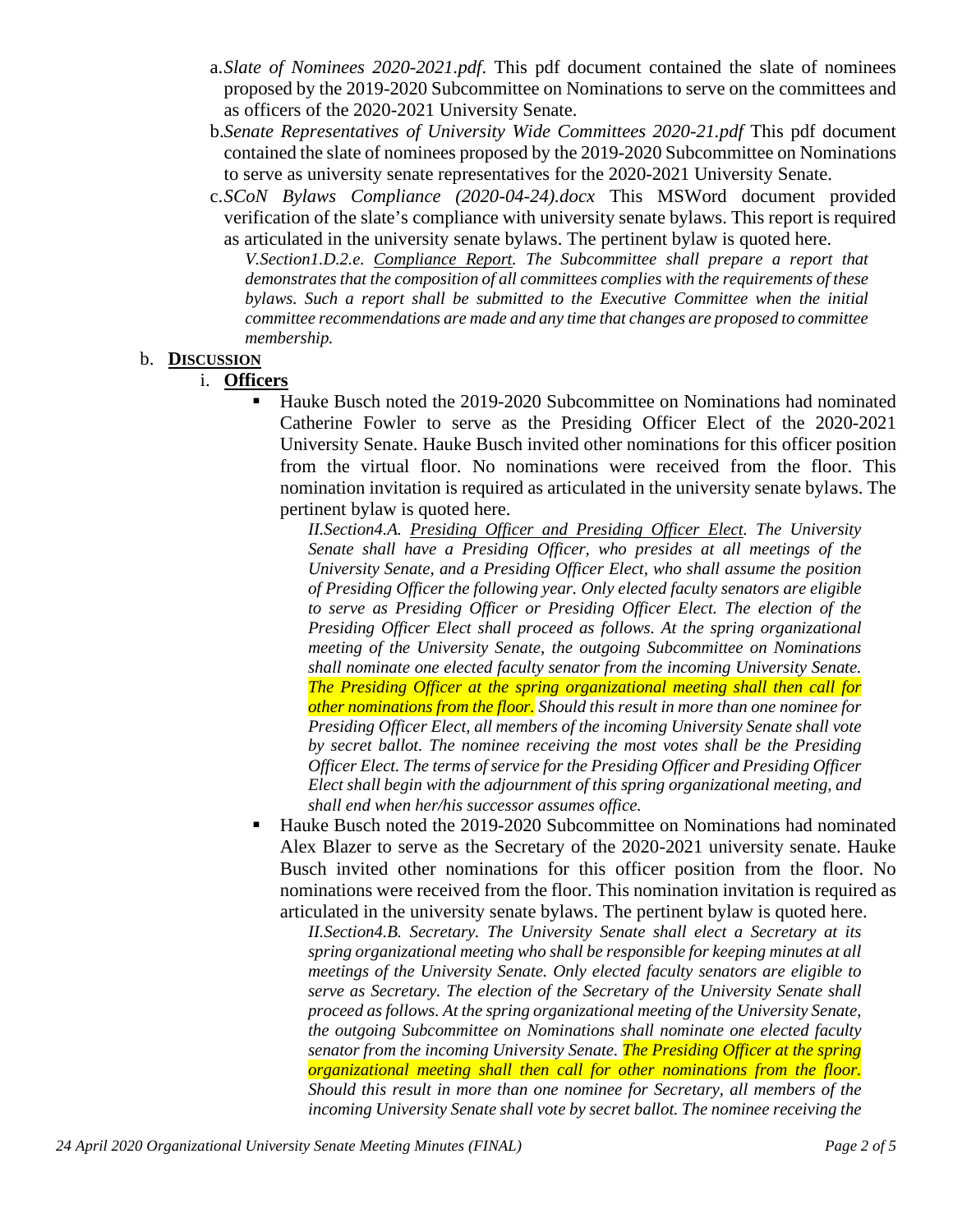*most votes shall be the Secretary. The term of service of the Secretary shall begin at the call to order of the first meeting of the University Senate following the spring organizational meeting at which (s)he is elected, and shall end when her/his successor assumes office.*

- ii. **SCoN Report** The proposed slate of nominees to be voted on by the University Senate was described by Hauke Busch, 2019-2020 SCoN Chair, as follows.
	- Committee preferences and nominations for university senate officers (Presiding Officer Elect and Secretary) were invited from all elected faculty senators.
	- Elected Faculty Senators were also invited to express their interest in serving as a university senate representative. The responses received allowed the 2019-2020 SCoN to fill nearly all the university senate representative positions.
	- A call for volunteers to serve on university senate committees was made to the corps of instruction. Each volunteer was invited to express preference for committee service.
	- Informed by these individual committee preferences and officer nominations, the 2019-2020 Subcommittee on Nominations adopted this slate of nominees at the 10 Apr 2020 *ECUS with Standing Committee Chairs* meeting and presents it for your consideration.
		- a) Alex Blazer was the only 2020-2021 University Senate Secretary nominee, and he has accepted.
		- b) Multiple individuals were nominated to serve as the 2020-2021 University Senate Presiding Officer Elect, but only Catherine Fowler agreed to serve.
		- c) Committee continuity was realized in the sense that each committee has at least three continuing members.
		- d) The four *selected staff senators* as well as the *staff council appointee to SAPC* will be identified over the summer and added to a revised slate of nominees for vote at our first fall university senate meeting.
	- There is an elaborate set of requirements in the university senate bylaws with which the slate must comply.
		- a) ECUS composition includes the President, Provost, Presiding Officer, Presiding Officer Elect, Past Presiding Officer, and Secretary. Additionally, ECUS must have at least one elected faculty senator from each academic unit (colleges and the library).
		- b) Desirable for each of the standing committees (APC, FAPC, RPIPC, SAPC) is corps of instruction representation from all academic units (colleges and the library), yet this requirement is not explicit in the university senate bylaws.
		- c) Each of APC and FAPC require no fewer than thirteen (13) and no more than fifteen (15) members distributed as follows:
			- 1) no fewer than eleven (11) and no more than thirteen (13) members selected from the corps of instruction faculty, at least seven (7) of whom are elected faculty senators,
			- 2) a Presidential Appointee, and
			- 3) a Chief Academic Officer Designee.
		- d) RPIPC requires no fewer than thirteen (13) and no more than fifteen (15) members distributed as follows:
			- 1) no fewer than six (6) and no more than eight (8) members selected from the corps of instruction faculty, at least four (4) of whom are elected faculty senators,
			- 2) three Selected Staff Senators,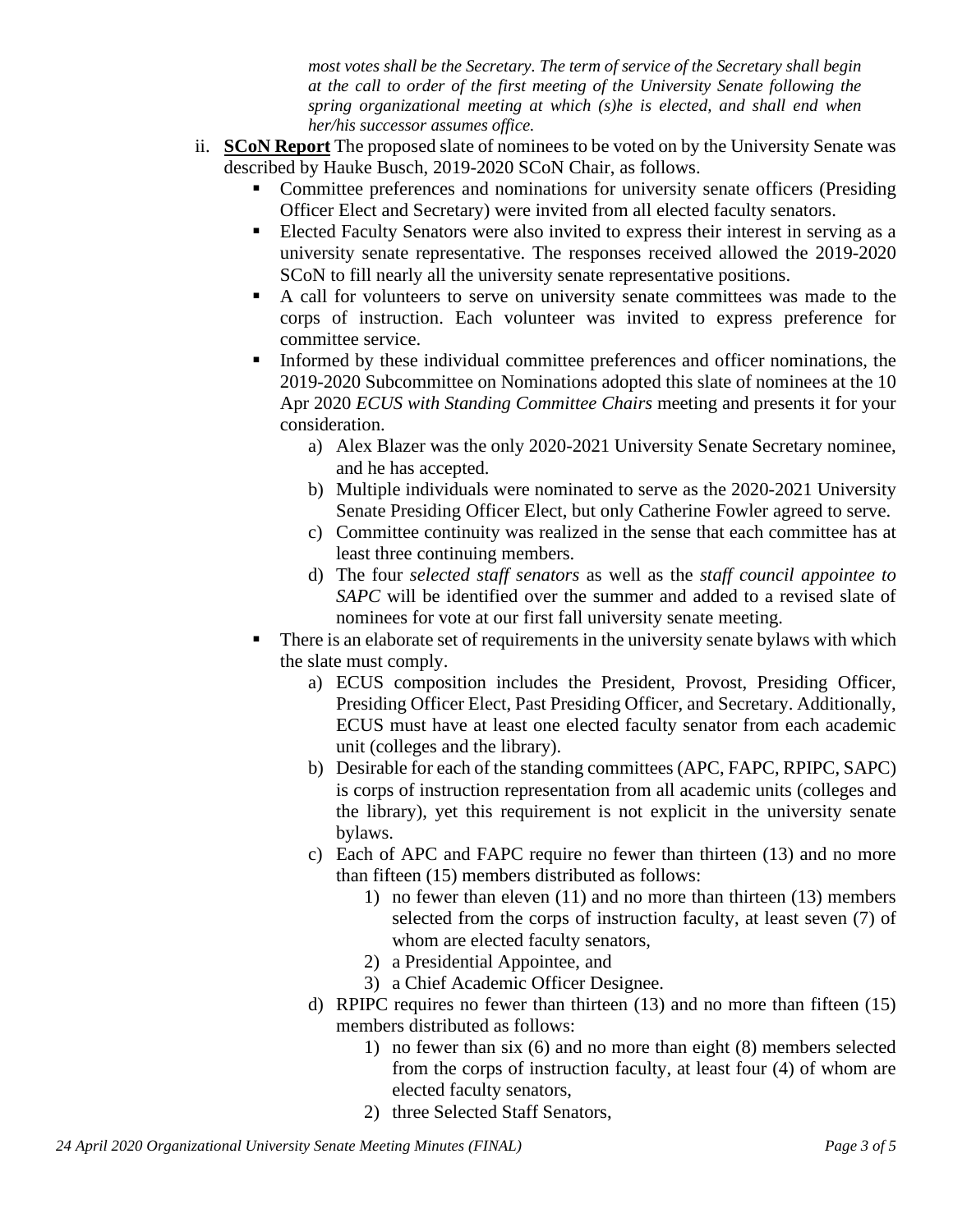- 3) a Presidential Appointee,
- 4) a Chief Business Officer Designee,
- 5) a Chief Information Officer Designee, and
- 6) a Student Government Association Appointee.
- e) SAPC requires no fewer than thirteen (13) and no more than fifteen (15) members distributed as follows:
	- 1) no fewer than six (6) and no more than eight (8) members selected from the corps of instruction faculty, at least four (4) of whom are elected faculty senators,
	- 2) two Selected Student Senators,
	- 3) one Selected Staff Senator,
	- 4) a Presidential Appointee,
	- 5) a Chief Student Affairs Officer Designee,
	- 6) a Staff Council Appointee, and
	- 7) a Student Government Association Appointee.
- f) There are a five highlighted positions in the slate that will be resolved in the coming months.
	- 1) Staff Council elections will be held summer 2020, and three Selected Staff Senators will be placed on RPIPC and one on SAPC. In addition, the Staff Council has an appointee position to fill on SAPC.
- c. **SENATE ACTION** Motion 1920.CON.005.O was *APPROVED* via electronic vote with no further discussion, no dissenting voice, and only voting members of the university senate eligible to vote.

**COMMITTEE REPORT**: This being an organizational meeting, there was only one additional committee report. 1. **GOVERNANCE RETREAT PLANNING COMMITTEE** – Hauke Busch

- a. **PLANNING IN PROGRESS** The following 2020 governance retreat information was shared.
	- i. LOCATION The retreat site is *The Club at Lake Sinclair*.
	- ii. DATE The retreat date is Monday, 10 Aug 2020.
	- iii. SCHEDULE
		- 1) Arrival and Registration 8:30am to 9:00am
		- 2) Call to Order 9:00am
		- 3) Adjourn 12:30pm
		- 4) An (optional) lunch commences at 12:30pm
	- iv. INVITEES All members of the committees of the 2020-2021 University Senate university senators, appointees, designees, volunteers – are invited to attend the retreat.
	- v. PLANNING COMMITTEE Hauke Busch is chairing the committee with members to be determined. Hauke Busch invited any of those present who were interested in assisting with retreat planning to meet with him immediately following the adjournment of the 24 Apr 2020 organizational meeting of the 2020-2021 university senate.
	- vi. SURVEY A survey will be circulated requesting dietary preferences, transportation signup, confirmation of intent to attend, and preferences on proposed retreat agenda items. It is requested that this survey be completed in a timely manner.
	- vii. STAY TUNED More information about the governance retreat will be disseminated by email as it becomes available.

### **INFORMATION ITEMS**:

# 1. **2020-2021 UNIVERSITY SENATE COMMITTEE ORGANIZATIONAL MEETINGS** – Hauke Busch

a. No committee organizational meetings on 24 Apr 2020 – these meetings will occur during the committee breakout session of the Governance Retreat on 10 Aug 2020.